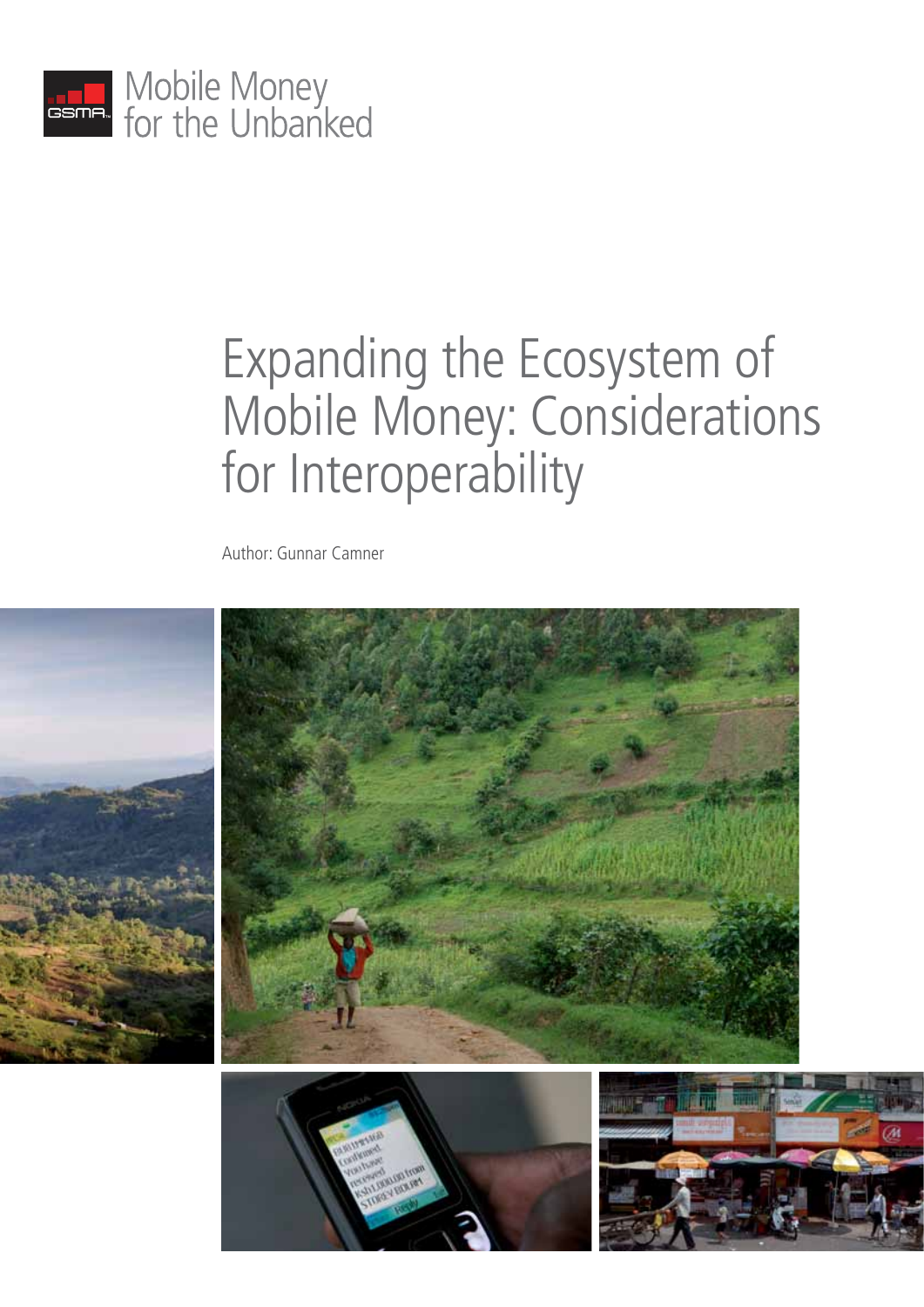# Introduction

In this note, we discuss interoperability in broad terms as the interconnection of mobile money services with external parties, with the aim to create value for both customers and commercial players. Interoperability is increasingly cited as a solution to increase transaction volumes and extend the range of financial products offered through the mobile phone. While interoperability is seen by some as a "silver bullet" for greater financial inclusion, it is not a given that interoperability will lead to that goal. To successfully implement interoperability, consideration must be given to the current state of the market. This note serves to promote discussion within the industry about how to evaluate opportunities for interoperability and how more of these opportunities could be realised.

Some important considerations on this subject are as follows:

- The objectives of implementing interoperability and the benefits that could be achieved from it must be established before deciding which assets (e.g., the agent network or mobile money platform) should be interconnected or shared in a market.
- The strategic and financial incentives for interoperability need to be identified to ensure that there is appropriate value for all players.
- These incentives are more likely to become available after the foundations of a mobile money deployment, such as a functioning agent network and an active customer base, have been established. Most deployments today are still occupied with building this base.
- More established mobile money providers have recognised the opportunity for interoperability and are already pursuing some form of interconnection with financial deployments mature, the number of external connections and partnerships can be expected to increase through market forces.

■ The maturity of mobile money deployments within a market need to be carefully considered in any discussion of mandated interoperability. Prematurely pushing the market towards interoperability has the potential to negatively impact further investments and financial inclusion.

# Focus on the objectives and incentives for interoperability

Opportunities for interoperability arise where interconnections with external parties can create greater value for customers and service providers than a single mobile money service provider can create alone. The emphasis on value for the enterprises involved, as well as for the consumer, is an important point to bring to the interoperability debate. Once an opportunity for interoperability has been identified, it needs to be strategically or financially compelling for all parties involved to jointly pursue it. Given that mobile money service providers are making significant investments into developing the infrastructure for mobile money, external parties who want to use those assets need to bring appropriate incentives to motivate service providers to connect with them.

institutions and other external parties. As more branding their agent networks as distribution is Focusing prematurely on which assets a mobile money deployment should share with other parties, or which components it should interconnect with its peers, can potentially have unwanted implications in the market. For example, many mobile money providers are still investing heavily in recruiting, training and a competitive element of their service. If these assets were to be shared by their competitors, the competitive aspect in distribution would disappear and there would be less incentive for individual players to invest in increasing access to their service.

# What are the objectives that interoperability can help achieve?

The three objectives presented below highlight areas where partnerships and interconnections can contribute to a greater mobile money ecosystem. These objectives are not exhaustive; however, they provide examples of objectives that might be met through greater interoperability.

### **Product innovation beyond domestic remittances and airtime top-ups**. These two basic transactions

make up almost 95% of mobile money transactions, according to the 2011 Mobile Money Adoption Survey.1 By inviting banks, microfinance institutions and third parties to innovate using solutions, providers could make a greater range of consumer financial products and services accessible for their customers.

**Enabling cost-efficient payments to and from the unbanked population**. Distributing physical cash to the unbanked (e.g., through salary payments or government welfare programs) remains expensive and insecure. Governments, employers and other large bulk payers should be able to use mobile money as a cost-efficient and reliable payment channel to reach this population. Industry collaboration in a country could have the potential to facilitate these large bulk payments more efficiently. Mobile money is also available for companies that want to accept payments from customers without bank accounts or easy access to a physical bank branch.

**Replacing cash with electronic means of payment in day-to-day transactions**. The current dominant use case for mobile money is still a money transfer followed by a complete cash-out. By providing tailored solutions for retailers, and establishing interoperability with existing and future retail payment infrastructure, operators can enable more frequent and proximate transactions using stored value on the mobile phone. This would make the service less reliant on cash conversions, provide convenience for customers, reduce costs for operators and increase the relevance of e-money.

mobile money and its infrastructure as part of their mobile money providers been too slow to capture Despite these efforts, transactions that require no external interconnection – airtime purchases and domestic remittances – account for almost  $95\%$  of mobile money transactions globally.<sup>1</sup> Have the opportunities offered by greater interconnectivity? Given the youth of mobile money and the complexity associated with offering these services, the current pace might be well justified.

# Direction of the market today – have mobile money providers been slow in capturing these opportunities?

Mobile money providers are already beginning to pursue interconnections with external parties. More than two-thirds of deployments worldwide are connected to bill payment partners and around 50% have some form of bulk payment functionality.1 Connections to financial institutions are increasing across deployments.

Mobile money is a young industry, with over two-thirds of all deployments launched during or after 2010.1 The youth of the industry is important in the context of the operational complexity involved in launching a mobile money program. Agent networks need to be

built from scratch and nurtured to profitability. Customers, many of whom have never before used an electronic account, need to be taken through a complex journey. Technical platforms need to be customised to match the specifics of each market. Fraud and risk procedures and customer care facilities needs to be put in place. A handful of markets have demonstrated that these challenges can be successfully overcome, however many are still working hard to clear

these hurdles.

Allowing mobile money operators to build a solid foundation and teach customers how to use the service before laying on more advanced interconnection is essential. Ensuring the reliability and availability of the service takes precedence for operators. A strong foundation is necessary not just for the success of the individual deployment, but for positive network effects following interoperability as well.

**What is the perceived opportunity (or problem) in the market?**

**Does solving the problem bring value to both a) consumers and b) commercial players?**

**How could partnerships and interconnections help achieve this objective?**

<sup>1 &</sup>quot;State of the Industry: Results from the 2011 Global Mobile Money Adoption Survey" by Neil Davidson and Claire Pénicaud, 2012. (http://www.gsma.com/ developmentfund/state-of-the-industryresults-from-the-2011-global-mobilemoney-adoption-survey/)

<sup>2 &</sup>quot;The Case For Interoperability: Assessing the value that the interconnection of mobile money services would create for customers and operators" by Neil Davidson and Paul Leishman, 2012. (http://www. gsma.com/developmentfund/wp-content/ uploads/2012/06/mmu\_interoperability.pdf)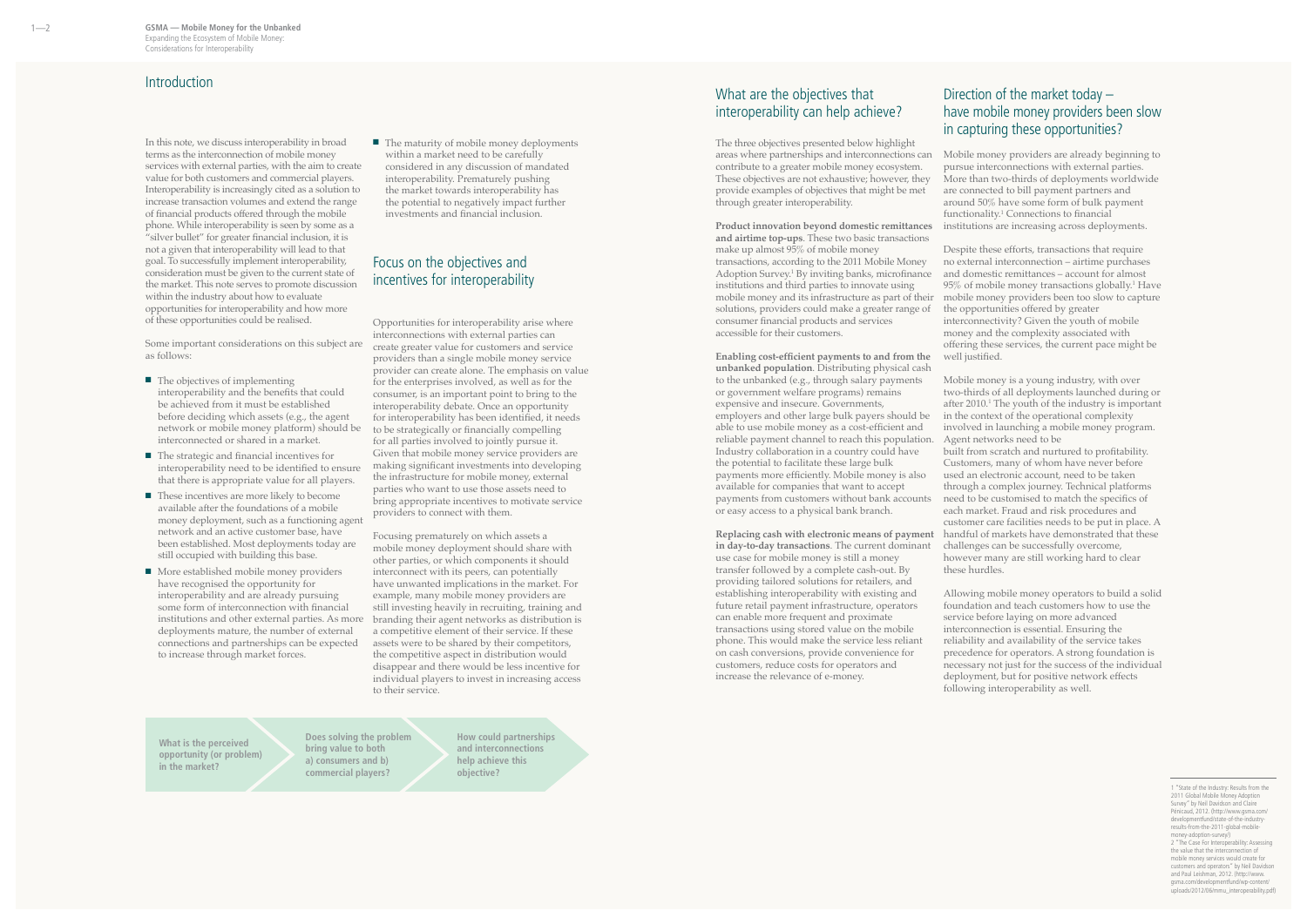The GSMA Mobile Money for the Unbanked team previously investigated the value of interconnecting mobile money wallets in a market, enabling transfers between different service providers to originate and terminate in a mobile money account. This differs from the current scenario, where customers receiving transfers through service providers other than their own are given a code and required to cash-out the money. Although interconnected mobile money wallets seem attractive, the value for consumers and enterprises had not been strong enough to be pursued in any market. This was due, in part, to a lack of markets with multiple established deployments and unarticulated benefits for customers at the time of the study.2 While this has not happened yet, the incentives to pursue similar implementations may become available in the future.

# How will the industry achieve these objectives in the future?

So far, operators have had an incremental approach towards connecting to external parties, where the commercial deals and technical integrations are negotiated on a case by case basis. This allows greater control for the operator, as specific business rules and pricing can be tailored for each connection. However, due to the capacity constraint of operators, not all players who want to access the platform are granted it. In As such, regulatory and top-down interventions some markets, operators have brought in aggregators to help handle their business development with third parties to address this constraint. An open question is whether, going forward, operators will chose control or openness avoid unwanted ones. around managing connections to third parties.

To accelerate the connection process and reduce development costs, technology platforms will have to enable flexible and efficient technical connectivity, most likely by establishing common and standardised APIs. Making them available to developers, financial institutions and businesses allows these players to incorporate mobile money into their business solutions and apply it to the more niche, or long tail, opportunities in the market that a single provider has difficulty to cater for.

In other industries, the use of conventions and standards has created an enabling environment for third party companies to add value, as they could develop solutions for an industry and not only for individual deployments. In the card payments industry today, standards, such as EMV (chip and PIN) and common protocols, have allowed external players to add value to the industry. While card companies are not interoperable with each other, they are so with the same third parties. One example is the point-of-sale device, which can initiate transactions with different card payment networks due to same security processes (EMV), size of the card, etc. This example illustrates that interoperable environments can be accomplished in more ways than connecting platforms.

## **Conclusion**

The road to financial inclusion through mobile money has so far been market-led, and this should continue to be the case when it comes to interoperability. As an increasing number of mobile money deployments become successful and reach maturity in their markets, more focus will go towards pursuing greater connectivity with partners, third parties and financial institutions. Sharing assets is likely to happen when it creates customer value and also makes commercial sense for the stakeholders involved. regarding interoperability that have strong commercial implications are encouraged to be made with caution and in dialogue with the industry to achieve the intended results and